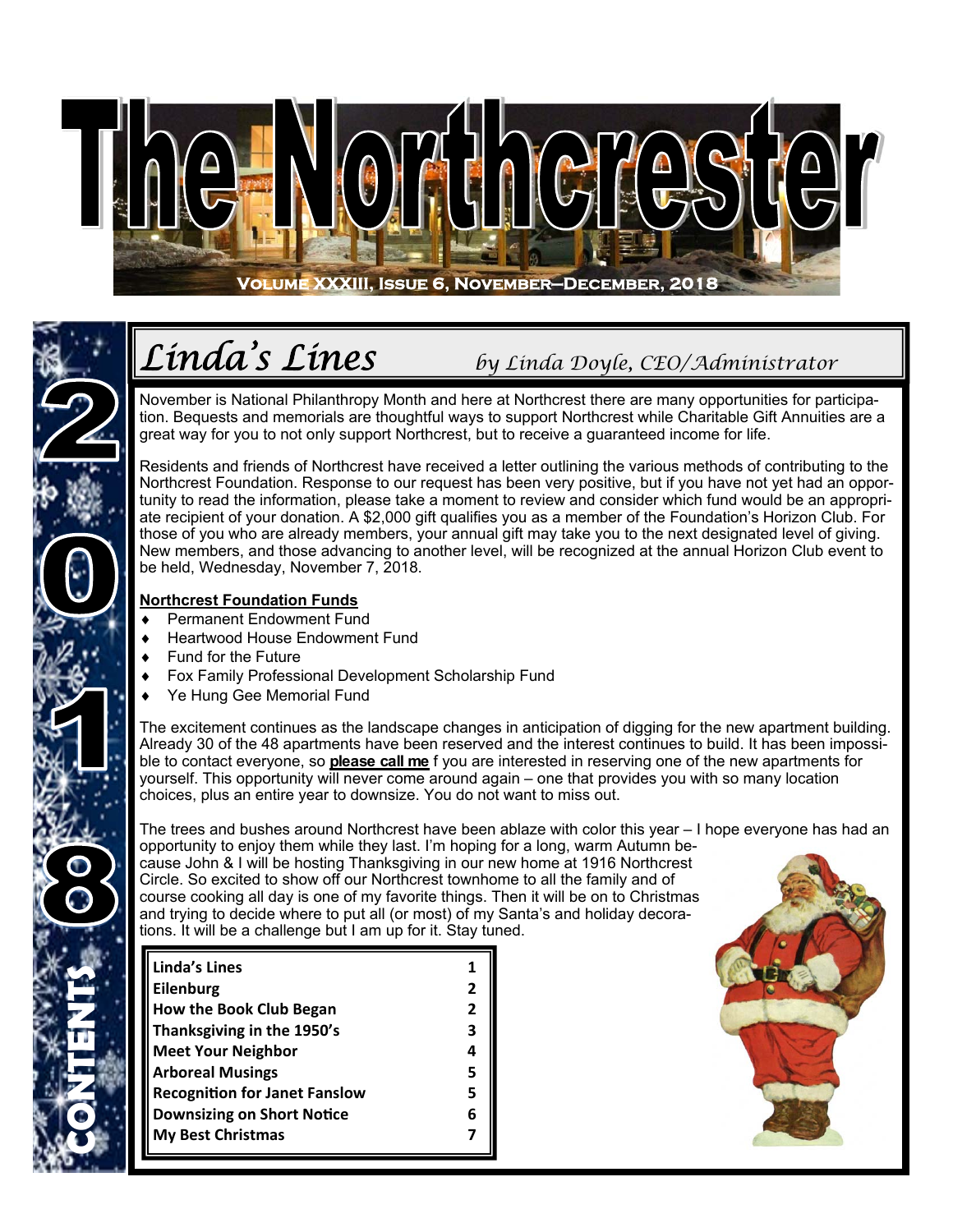

*"First Honorable Mention in Nation/ World Events, 2018 Lyrical Iowa"* 



I remember Eilenburg, city near the river Mulda. April '45, near the end of the struggle SS troops vowed to defend.

I remember Eilenburg, although I never saw the city. The battle, "an artillery-man's dream," a press reported.

Our guns a few miles back, "long toms" miles behind us belched their missiles as directed by observers.

I remember rumbling projectiles overhead, messengers without conscience, ten thousand rounds of hell hurled as shrapnel and white phosphorus.

I remember Eilenburg, no qualms or conscience then, no thoughts of soldiers saved or children lost, just my job.

### *How the Book Club Began*

*Written by Mary Frahm* 

I was seated in the dining room eating lunch one day with Ursula von Godany. She had worked at the ISU Library so we were talking about books. She said she wished we had a Book Club and I said, "Well, let's start one."

I decided the first Wednesday of the month might be an easy time to remember. So I put it on the docket and asked people to come to discuss the Tony Hillerman's books they had read.

He writes novels, usually a mystery, but including much about the Navajo culture in which the goal is reconciliation rather than punishment. We had around 15 people at the first meeting. Our reading is varied and rather eclectic since my criteria for selecting the book to be read during the month is, "Which book in the book club selection at the Ames Public Library has the most copies?"

Those who attend are the reason that we enjoy the Book Club. We usually have a good discussion of the book with many personal experiences included. I'm not sure what year we started, but we have read at least 41 books in that time. The books, and sometimes an audio book, are on a special shelf in our library.

Anyone is welcome to join us in the **Northcrest Library on the first Wednesday of the month at 10:00 A.M.** to join the discussion whether or not you have read the book or listened to it.

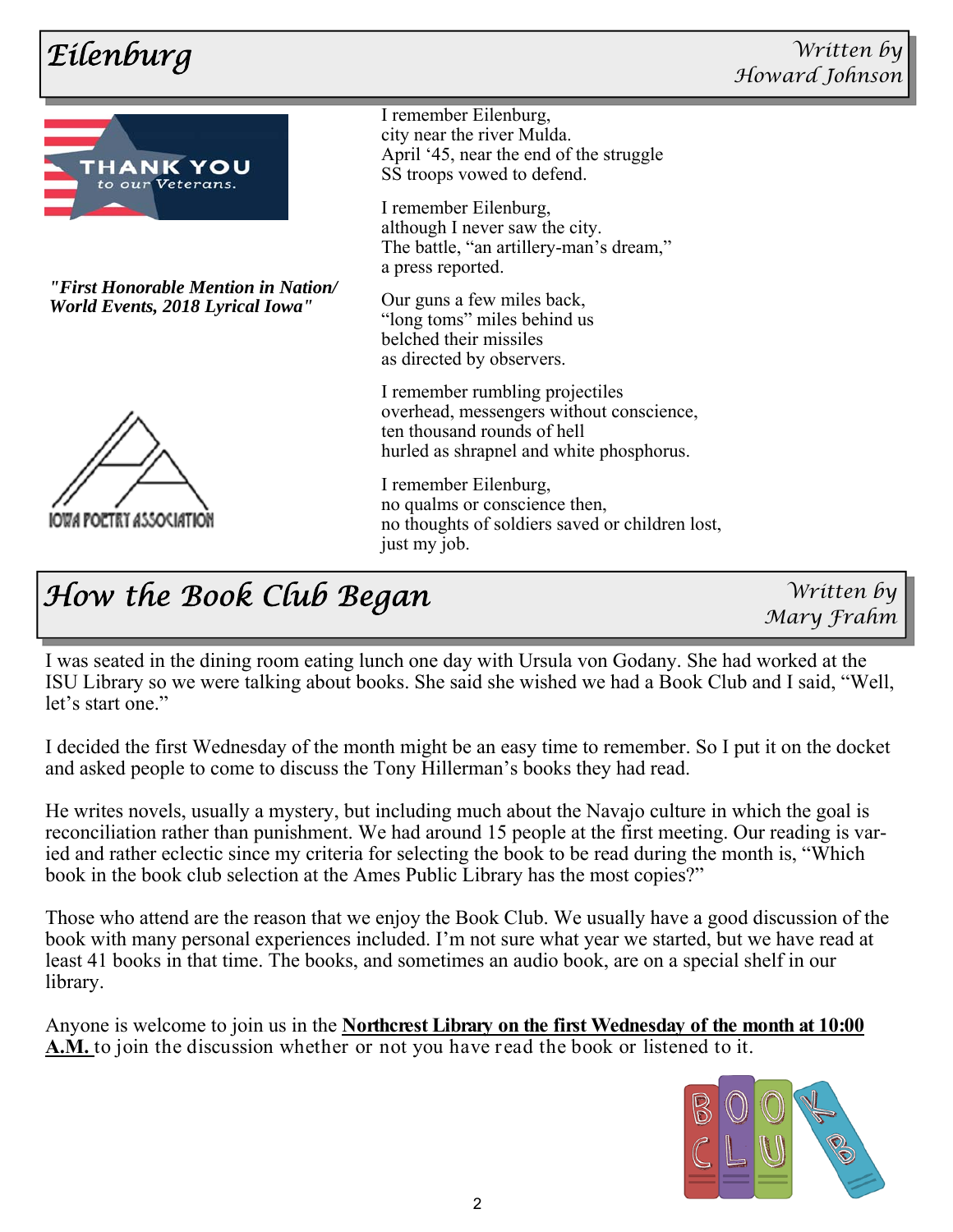# *Thanksgiving in the 1950's* Written by

Thanksgiving is my holiday. I was born November 24th—some birthdays are on Thanksgiving, some a few days before or after. But there were always people around and a very good meal.

 I grew up on a 160 acre farm in Northeast Iowa. My Dad raised dairy cows, hogs, and chickens. We kids had Muscovy ducks, three horses, cats, a dog, and rabbits. The crops were corn, soybeans, hay, and oats.

 I was the oldest of five children. I have a sister two years younger than I. We would start cleaning the house the week before Thanksgiving. On Wednesday food preparation would begin. My sister was in charge of corn stuffing balls. My dishes were sweet potatoes and apples and the cranberry sauce. My Mom did the rolls—sour cream rolls, sour cream apple pies and the ham. The ham was wonderful, as it came from our own pigs. The sour cream was always plentiful because of the dairy cows. We also had mashed potatoes, green beans, ham gravy and real butter.

 My mother taught us how to set the table beautifully. My Dad had made the walnut table in high school shop and it was very fine. My Mom's china pattern was the "Friendly Village". Each dinner plate had a different scene—mine was the apple tree. There was the Country School House, the Village Church, the Ice House and the Hay Field that I remember. Our favorite plate served as our nametag.

 The table sat eight, the kid's table sat four, and then we had the card table. At first we thought it was an insult to sit at the kid's table but then we learned that it was the best spot. No boring adult conversation and the food came around faster.

 One year my aunt and uncle from Burlington drove up to join us for Thanksgiving. After dinner, my uncle went out to his car and got his gun. He wanted to hunt pheasant. My Dad was not a hunter and would have been very happy staying in the living room to visit but instead he took his gun down from over the kitchen door and the men went out. I ran scraps out to the barn for the dog and cats. My sister and I washed and dried the dishes.

 In a couple hours, in came the men, my uncle holding a pheasant by his feet, looking like he had just slain Goliath. My aunt took one look and said, "I'm not cleaning that." She was a feisty little redhead with freckles. My uncle laid the pheasant on top of the full waste basket in the kitchen and went into the living room to tell his stories.

 Mom gave a resigned sigh and started plucking the bird. She handed it to my uncle when it was finished. Soon it was time for pie and coffee and then everyone hugged, kissed, and my aunt and uncle headed back to Burlington.

 Now we could relax a bit. My sister and I changed clothes and headed out to feed the chickens and gather eggs. My Dad took down his overalls and went out to milk. My Mom made sandwiches since no matter how big the meal had been, we would all be hungry for supper.

 We have warm beds, more than enough food and people who love us. Although some family and friends are no longer with us, we have these precious memories. I wish you a blessed Thanksgiving.

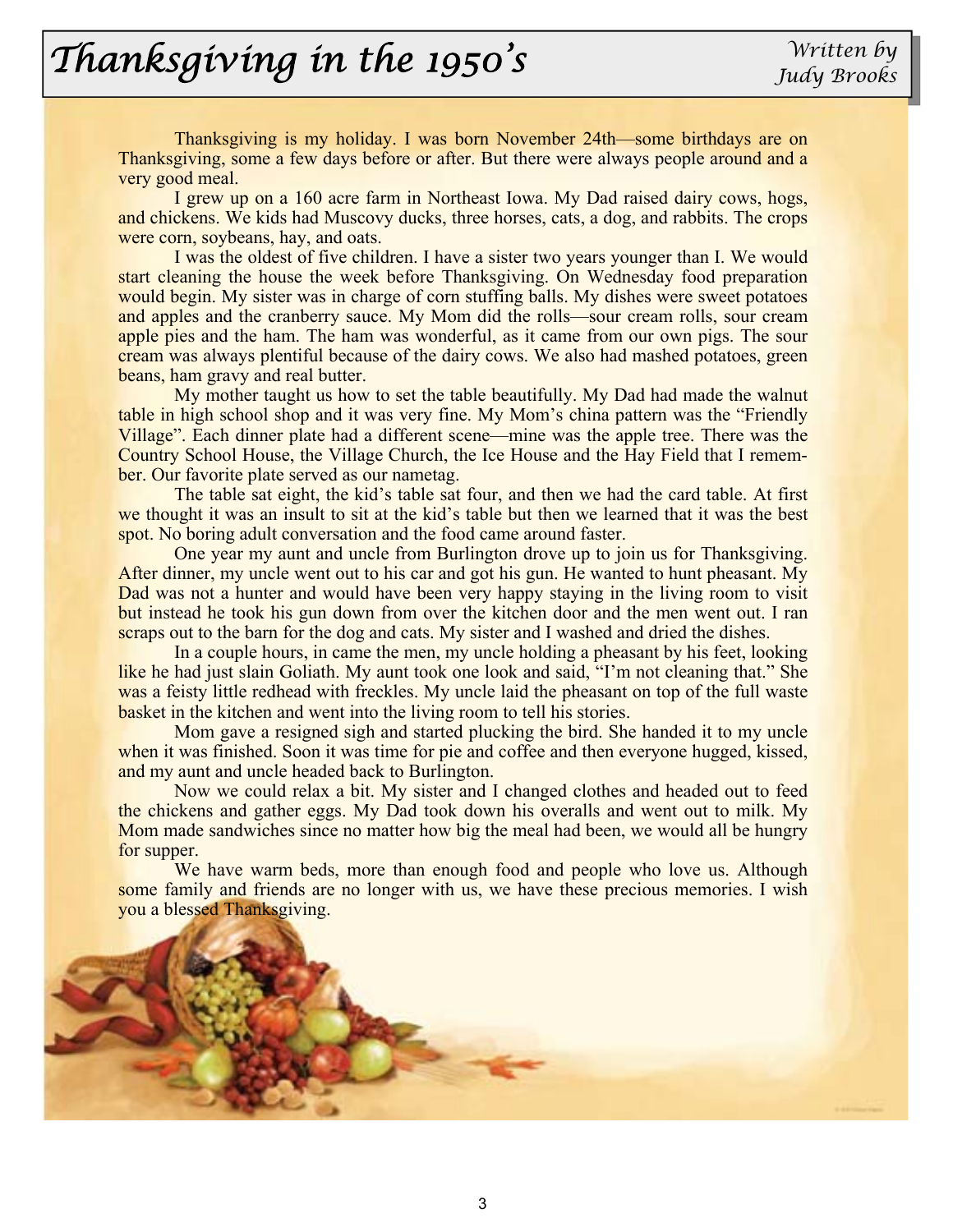# *Welcome to Northcrest Community*

*Written By Norma Hensley* 



Steve and Beth Coon have joined the Northcrest family in E12. Their Ames Stone Brooke Road home of twelve years recently sold. They are experiencing the relief of no home ownership and settling into the Northcrest life.

Beth, being an "army life product", started life in Hopewell, Virginia and ended her K-12 education as an Ames High graduate. Steve spent his first ten years in the Mediapolis vicinity, then Washington, Iowa, graduating from Marshalltown High School.

Beth earned a bachelor's degree in elementary education from Iowa State University. She taught in Omaha for two years and then returned to Iowa State for a master's degree in journalism. She worked with the State of Iowa Manpower program. In her later career, while she was caring for her aging father, she developed Finishing Touch, a small business refurbishing and selling antique furniture.

For two years following high school graduation Steve was employed in radio news broadcasting with a Marshalltown station. He attended Marshalltown Community College and received his bachelor's degree in political science from the University of Iowa. He and Beth met in graduate school when Steve came to Iowa State for his master's in journalism. Beth and Steve were married in 1969. Following his graduation he returned to radio and TV news with KRNT and WOI. He spent time with Voice of America and taught journalism at the University of Nebraska. He returned to Iowa State to teach journalism from 1981 until retirement in 2004. At that time they moved to Tucson, Arizona for two years. That was enough of the Arizona summer heat - back to Ames they came!

Beth is a member of ISU Women's Club and was on the Stone Brooke Board. Steve's interest in linguistics (he speaks Portuguese and Spanish) has taken him to Portuguese and Spanish speaking countries - living for a few months in both Ecuador and Brazil. Together they have camped the United States with their family and traveled various locations in Europe.

Their daughter and her attorney husband live in Kansas City. She is a published author. Their son and family live in Oakland, California. He is Director of Technology at Cerebellum Capital. His wife is an elementary school teacher. They are the parents of Steve and Beth's two granddaughters.

Beth's hobbies are restoring antique furniture, bridge, games, reading and book clubs. In retirement Steve's interest in linguistics continues - video posting on YouTube and Facebook.

Steve and Beth, we whole heartedly welcome you to our Northcrest family. Enjoy this phase of your life's journey with us!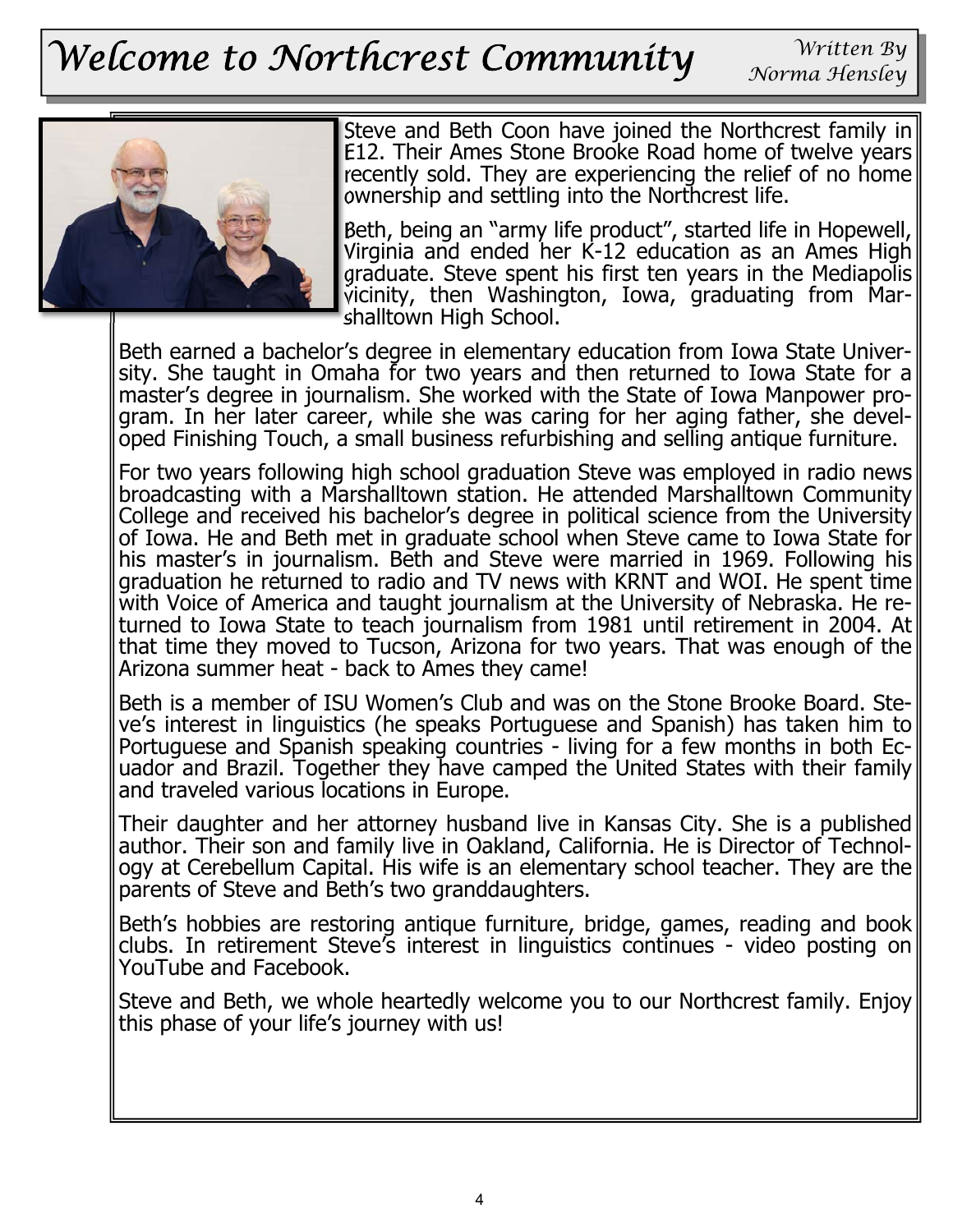## *Arboreal Musings*

 We have many spruce trees on our campus, but not many fir trees. A large fir species grows next to our bus parking and is a concolor, also referred to as a white fir (abies concolor).

Go to the tree and pick some needles from the trunk and notice the light greenish blue color. Needles tend to grow upright, is typical of this species. They are also "flat" whereas spruce needles are "square" when rolled between thumb and fingers.

F=Fir=Flat and S=Spruce=Square so those of us a certain

age can remember how to differentiate. Another fir we have had is a balsam fir which was planted at the west of building H near the gingko tree by garage 7. The needles are shorter, smaller, darker and flat (abies balsmaea).

We are experiencing a great deal of Fall color. Visit often the Norway maple which appears to be (cultivar Emerald Lustre) at 1903 Northcrest Circle showing remarkable color. Beside the many maples, tour Northcrest Court to see the many white ash (var. purple) there, on Northcrest Drive, and east of garage #12 further north along the railroad.

We look forward to the development of a new Savannah landscape on our Northwest campus. Remember copies of Tree Maps created by Brent Pearce are available at the Front Desk for you to take with you.

## *Recognition for Janet Fanslow*

 Governor-General of New Zealand in a ceremony at Government House, Wellington, on September 25, Janet Fanslow, daughter of Alyce and Glenn Fanslow, has been recognized as a Member of the New Zealand Order of Merit for her services to the research and prevention of family violence. This award is given in recognition of outstanding skills in a chosen profession and was presented by Patricia Reddy, 2018. Family present for the ceremony were her husband, Malcolm Stewart; daughters, Briony and Geneva; and sister, Kay Fanslow from Los Angeles.

Dr. Fanslow is an Associate Professor, School of Population Health at the University of Auckland. Janet has been researching family violence for more than 20 years and her work has been instrumental in proving its high prevalence rate, and in gaining recognition that family violence is a treatable health issue.

She was principal investigator of the Health Research Council-funded New Zealand Violence Against Women Survey in 2003; the largest study of violence against women undertaken in the country in which 2,855 women were consulted in face-to-face interviews. She is currently Co-Director of the New Zealand Family Violence Clearinghouse that acquires, curates, and organizes family violence information. She is director of a current study that seeks to interview 3,500 men and women in 2018 to determine the prevalence of family violence and subsequent health consequences.

Janet is a 1983 graduate of Ames High School and earned her B.S. degree from Iowa State University in 1987. Her Master's degree is from the University of Otago, Dunedin, New Zealand, 1989 and her Ph.D. degree is from the University of Auckland, 1995. Janet's sojourn in New Zealand began in 1985 when she participated in a junior-year-abroad at the University of Otago. There she met Malcolm Stewart, a New Zealand citizen; they were married in 1991.

*Written By* 

*Dale Christensen* 

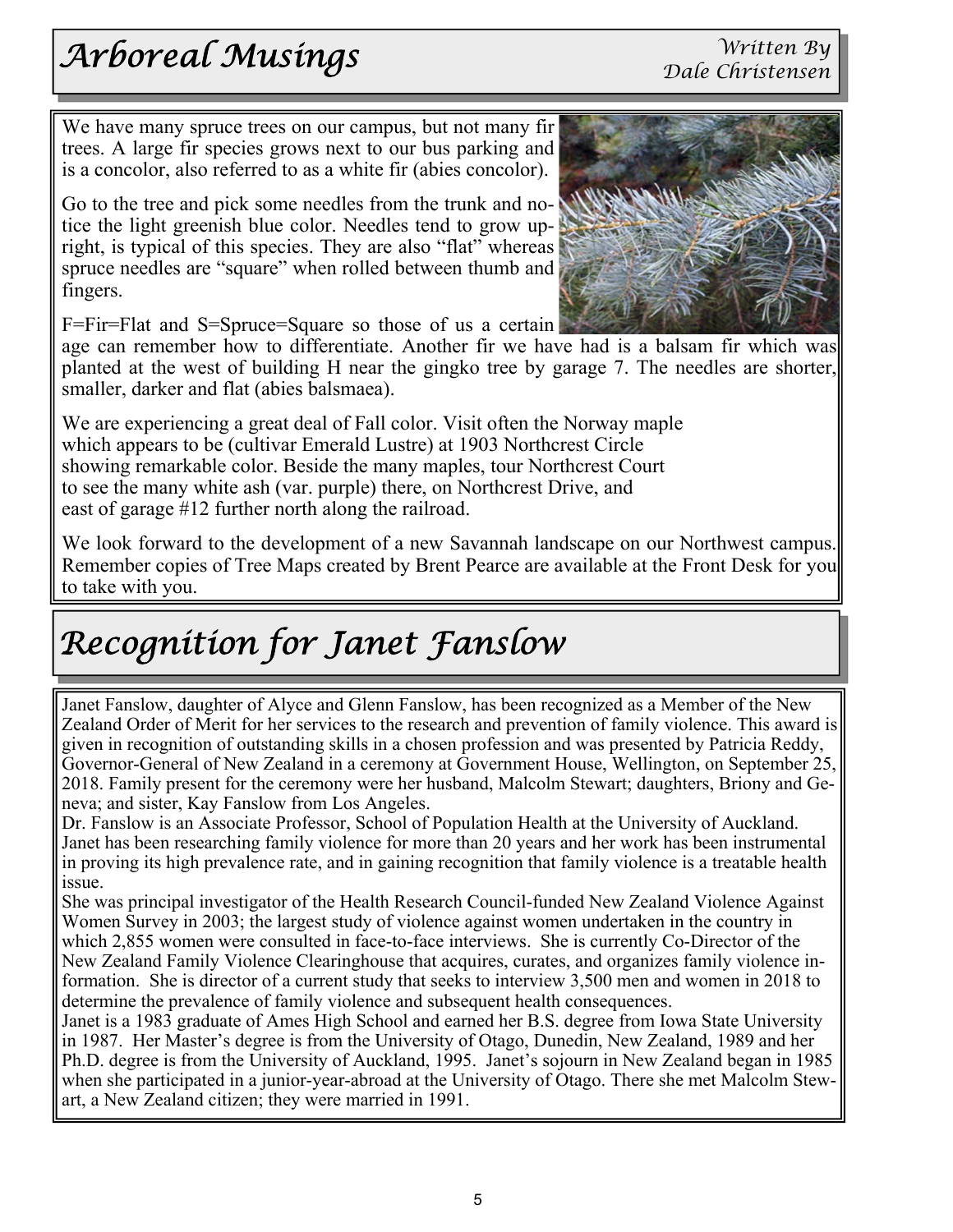## *Downsizing on Short Notice*

 My husband, Cheng, and I knew that we would have to downsize eventually, but because there was no urgency, we kept putting it off. All of that changed last December when we decided suddenly to move to the Main Building at Northcrest. We had only three and a half months to downsize from a 3,400 square foot townhouse to a 1,300 square foot apartment, and if things weren't difficult enough, both of us have serious vision problems.

 When I calculated how much time and work would be involved, the amount was overwhelming. I felt as though a heavy weight was bearing down on me. Realizing that we needed help, we enlisted the services of a company in Des Moines that specialize in assisting people with downsizing and moving. They offered a menu of services from which to choose: downsizing, packing, moving, and unpacking. We chose the whole package.

 I would be working with a team of three women who would take turns coming to our home for two hours each visit for a total of six hours a week. They estimated that the downsizing would take ten weeks. I would be responsible for planning every visit, and when each member of the team would come to our house, she would report what had been accomplished to the next team member to come, somewhat like passing the baton during a relay race. And indeed, it did seem like a race.

 When the first member of the team arrived in the middle of January, she set up three boxes labeled "keep", "donate", and "undecided", and she placed a receptacle for trash nearby. We began by going through all of my books—most of which would be donated, and then we proceeded to go through the 100 or so boxes and plastic containers of things we had kept in our storage rooms. They contained everything from lace doilies to hardware to Chinese tea. When trying to decide whether or not to keep something, *my guiding principle was if it doesn't bring me joy or if I haven't used it for three years, toss it or donate it*. To avoid fatigue, I tried to alternate between difficult or time-consuming tasks such as going through heirlooms, jewelry and sewing kits, with easier tasks such as going through pots and pans. To avoid clutter, a member of the team would haul away the trash and the items to be donated at the end of every week.

 During the following weeks, we went through closets, kitchen cabinets, bathroom cabinets, chests of drawers, and every last thing in the house and garage. The downsizing was followed in early April by the packing, moving, and unpacking, all of which, for the most part, went smoothly. Once moved in, I felt much lighter—the heavy burden of unneeded possessions had been lifted!

 Looking back on the experience a few months later, I felt grateful for all the help we received from the downsizing team. They were hard-working, efficient, and resourceful. But in between their visits I worked continuously and at times, the work seemed unending. As soon as I would finish one downsizing task, several more would loom in front of me.

 If I were asked to give my best advice to someone who had accumulated too many possessions over the years and who wanted to downsize, I would say the following: Start early, and spread the work out over eight to ten months in order to do the downsizing at a leisurely pace. Map out a plan, divide the work into small downsizing projects; such as a closet, a bathroom, or a bookcase. Designate a certain day of the week as your downsizing day. and do at least one downsizing project. Go at it week by week and project by project, and when you have finished, you just might feel a little lighter.

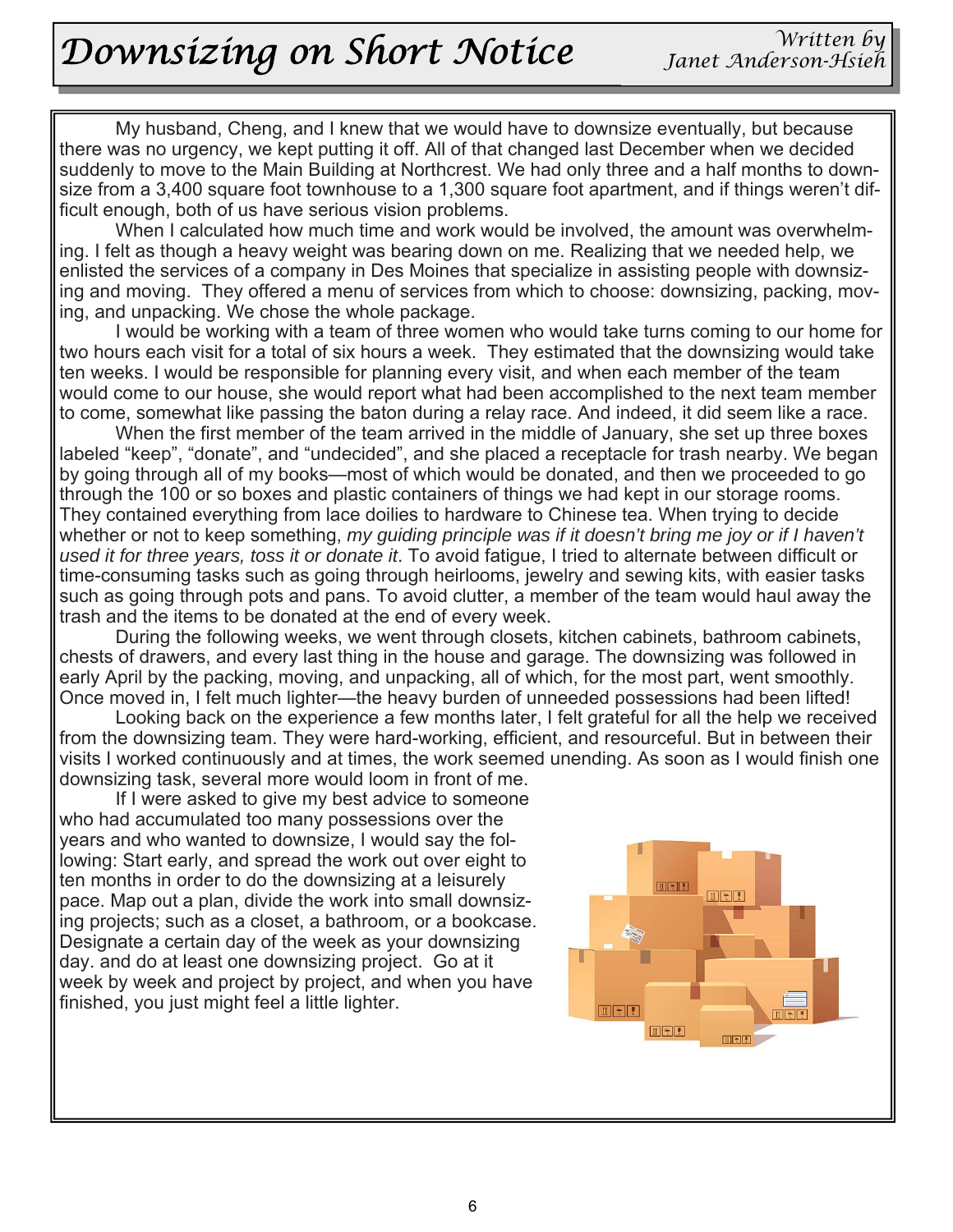# *My Best Christmas* Written by

It happened half a century ago. We had been in Ames a few years. I was new on the Iowa State faculty and we had two small children. My folks lived in South Texas and we were to drive a thousand miles down there for Christmas. Our car was loaded with Christmas presents, ready to leave early the next morning.

But in the wee hours of the night we woke up sick, all four of us with a bad stomach flu. My folks were disappointed when we called to say we had called off our trip, but they understood, kind of.

After some days we felt recovered enough to go out of the house, but we were weak. I remember going to a parking lot where Christmas trees were being sold. It was Christmas Eve and only a few scraggly trees were left. I got one at half price, as I recall, and we decorated it.

We had told our friends that we were going away for the holidays so no one knew or expected us to be in Ames, and because we had planned to be gone, we didn't have a lot of food on hand. In those days Ames had only a few restaurants and most of those were closed on Christmas Day. But we found one open, Shakey's Pizza, on West Lincoln Way. Even if a bit unconventional, we were thankful to have pizza for Christmas Dinner! The restaurant was in the building that later housed a Toyota dealership and today is the Szechwan Chinese Restaurant.

Ames was pretty quiet at Christmas time and no one knew that we were here. As we slowly recovered strength, we went as a family to a movie. I still remember the movie about a man who lived alone, except for bears, in a remote part of Alaska. He got his supplies from the Sears Roebuck catalog, including a double barrel shot gun he ordered, delivered by an airplane on snow skis.

That unexpected Christmas in Ames turned out to be a wonderful family experience. We read books together and played games. As I look back on it, I would say it is my favorite Christmas memory.